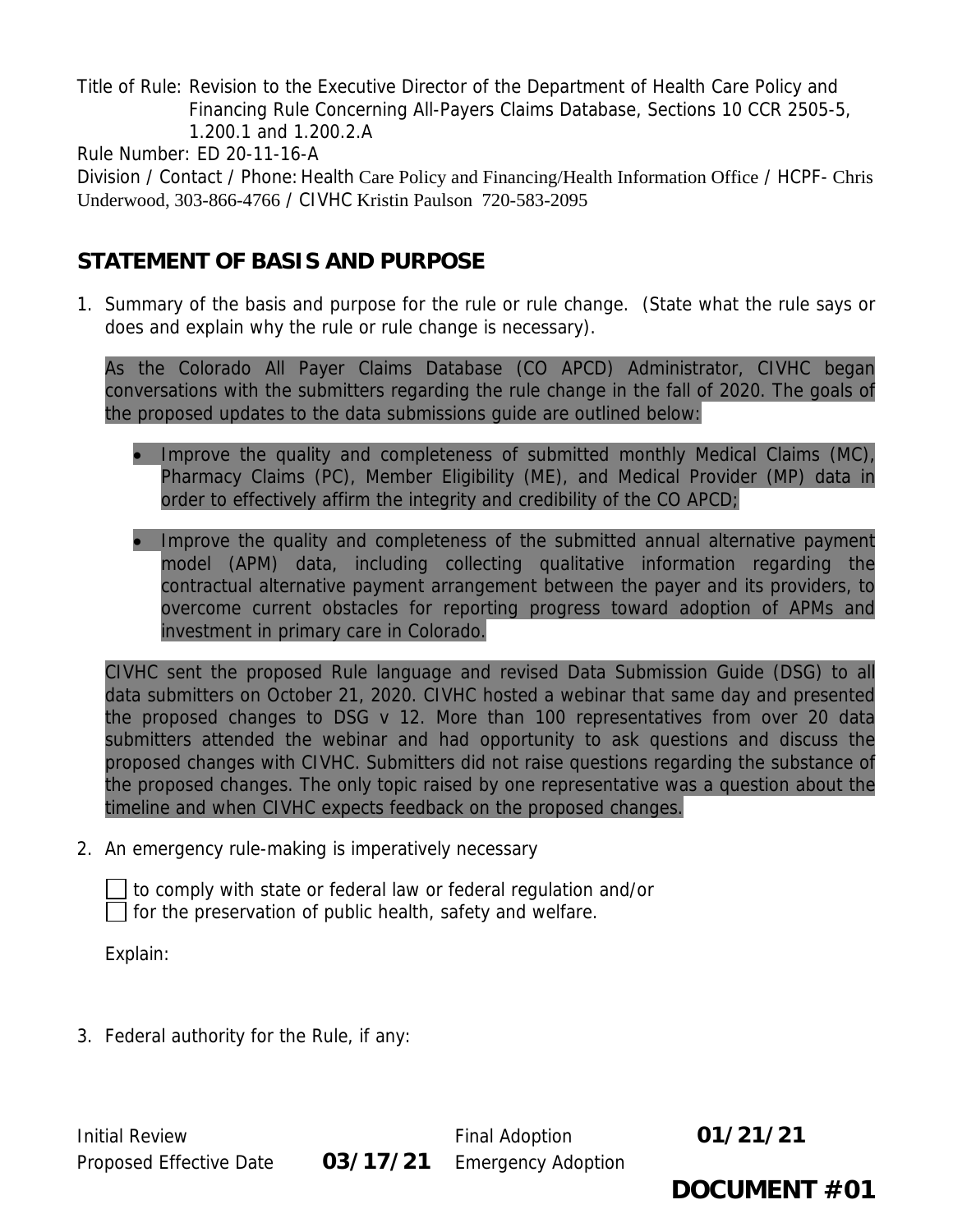Title of Rule: Revision to the Executive Director of the Department of Health Care Policy and Financing Rule Concerning All-Payers Claims Database, Sections 10 CCR 2505-5, 1.200.1 and 1.200.2.A Rule Number: ED 20-11-16-A Division / Contact / Phone: Health Care Policy and Financing/Health Information Office / HCPF- Chris Underwood, 303-866-4766 / CIVHC Kristin Paulson 720-583-2095

4. State Authority for the Rule:

Section 25.5-1-108, C.R.S. (2020); § 25.5-1-204(9), C.R.S.



**DOCUMENT #01**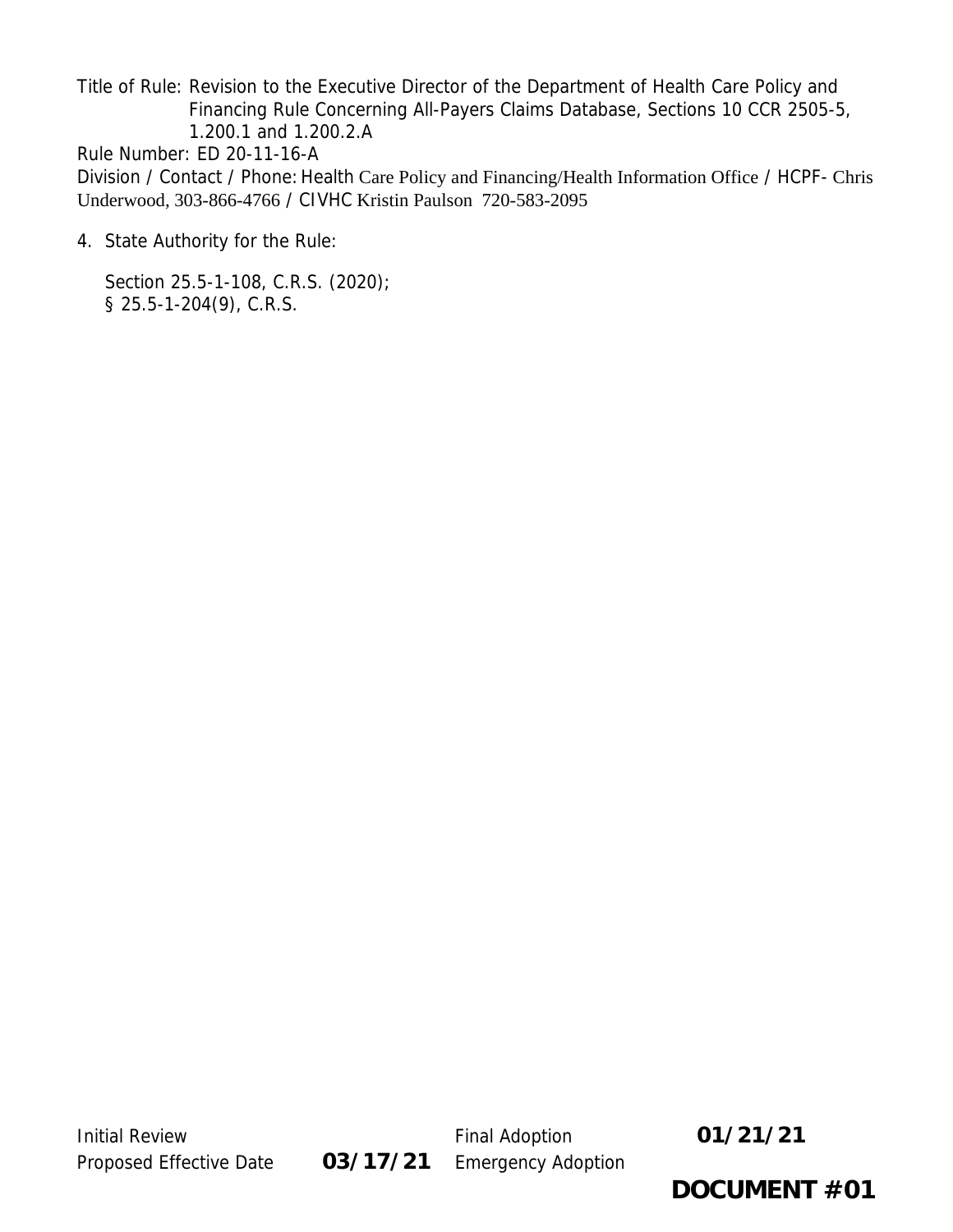Title of Rule: Revision to the Executive Director of the Department of Health Care Policy and Financing Rule Concerning All-Payers Claims Database, Sections 10 CCR 2505-5, 1.200.1 and 1.200.2.A

Rule Number: ED 20-11-16-A

Division / Contact / Phone: Health Care Policy and Financing/Health Information Office / HCPF- Chris Underwood, 303-866-4766 / CIVHC Kristin Paulson 720-583-2095

# **REGULATORY ANALYSIS**

1. Describe the classes of persons who will be affected by the proposed rule, including classes that will bear the costs of the proposed rule and classes that will benefit from the proposed rule.

Private and public payers who submit data to the CO APCD using Data Submission Guide Version 12 will need to modify their current file formats to accommodate the proposed changes. CIVHC and stakeholders requesting data from the CO APCD will benefit from more comprehensive data that supports the Triple Aim: better health, better care, lower costs.

2. To the extent practicable, describe the probable quantitative and qualitative impact of the proposed rule, economic or otherwise, upon affected classes of persons.

43 payers will need to commit time and resources to amend their file submissions. However, the state would benefit from this rule change because the additional information would improve analysis and contribute to a better understanding of health costs and population health.

3. Discuss the probable costs to the Department and to any other agency of the implementation and enforcement of the proposed rule and any anticipated effect on state revenues.

This amendment will have no impact on state appropriations.

4. Compare the probable costs and benefits of the proposed rule to the probable costs and benefits of inaction.

The state will not incur any costs due to action or inaction. The state would benefit from this rule change because the additional information would improve analysis and contribute to a better understanding of health costs and population health.

5. Determine whether there are less costly methods or less intrusive methods for achieving the purpose of the proposed rule.

There are no less costly or intrusive strategies to achieve the purpose of the proposed rule.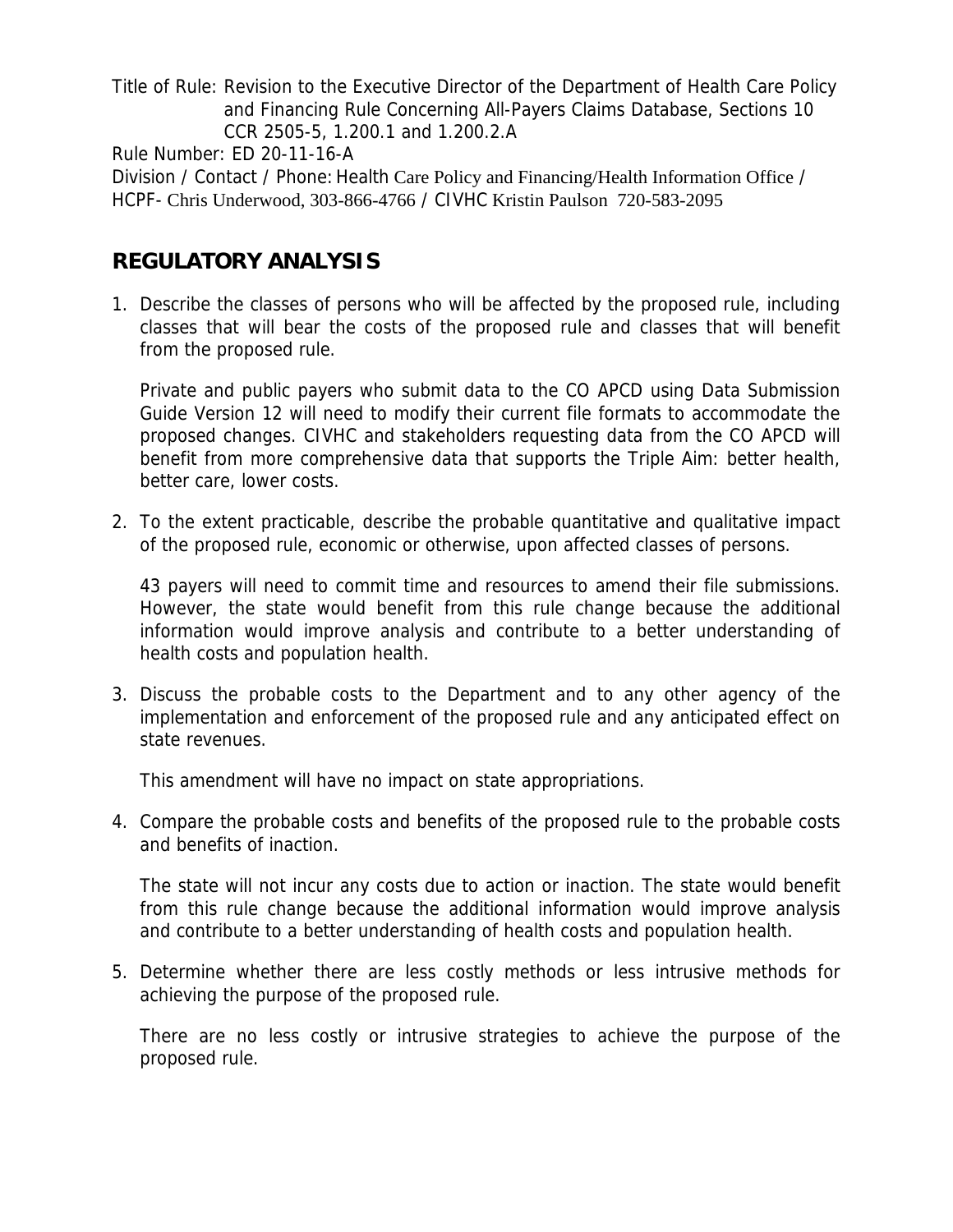Title of Rule: Revision to the Executive Director of the Department of Health Care Policy and Financing Rule Concerning All-Payers Claims Database, Sections 10 CCR 2505-5, 1.200.1 and 1.200.2.A

Rule Number: ED 20-11-16-A

Division / Contact / Phone: Health Care Policy and Financing/Health Information Office / HCPF- Chris Underwood, 303-866-4766 / CIVHC Kristin Paulson 720-583-2095

6. Describe any alternative methods for achieving the purpose for the proposed rule that were seriously considered by the Department and the reasons why they were rejected in favor of the proposed rule.

None.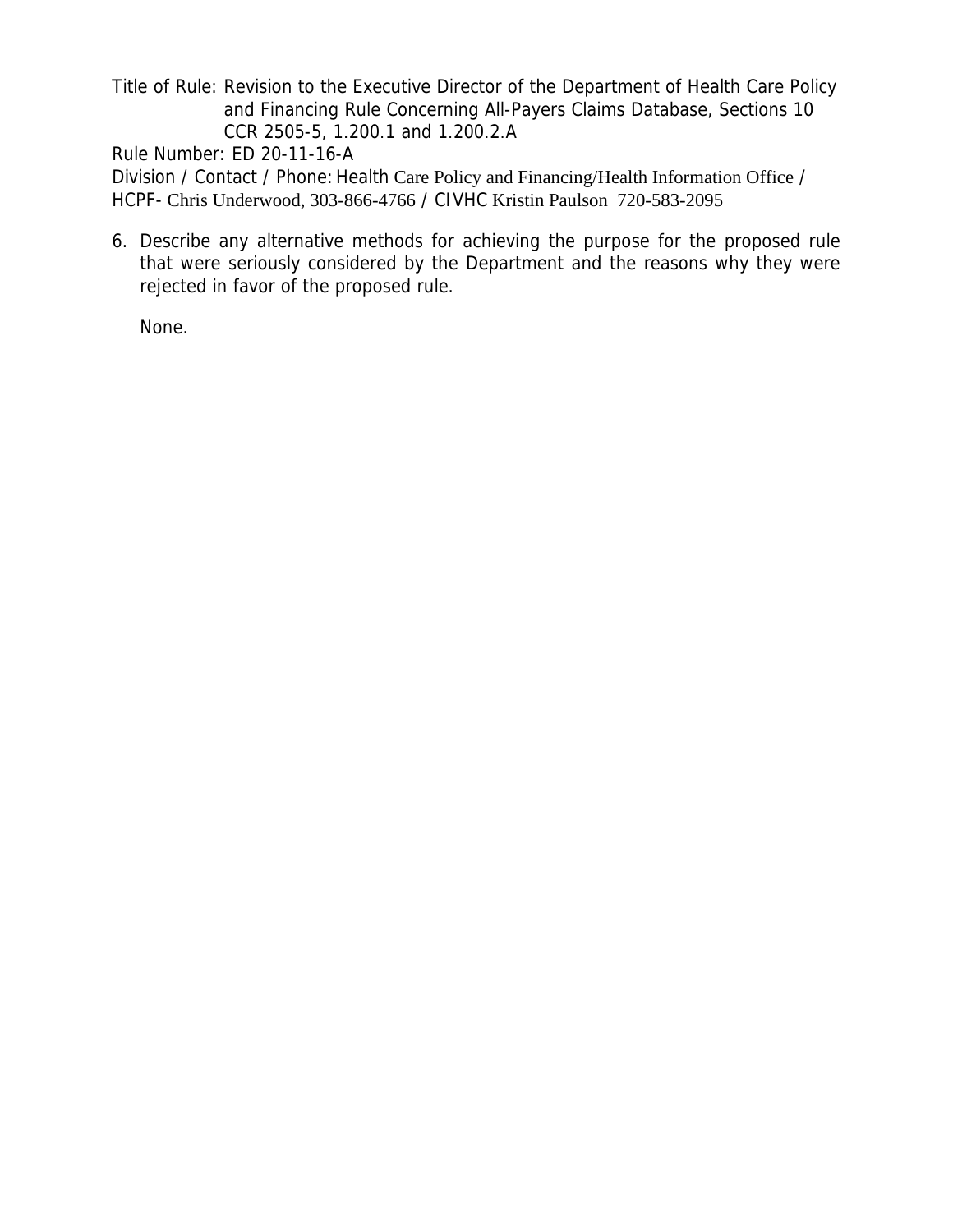#### **1.200 ALL-PAYERS CLAIMS DATABASE**

#### **1.200.1 Definitions**

- "administrator" means the administrator of the APCD appointed by the director of the department.
- "APCD" means the Colorado All-Payer Claims Database.
- "Alternative Payment Model (APM)" means payments made to providers outside of the traditional fee-for-
- service model. This includes: Pay for Performance Payment/Penalty, Shared Savings/Shared Risk,
- Global Budget, Limited Budget, Capitation Unspecified, Bundled/Episode-Based, Integrated Delivery
- System, Patient-Centered Medical Home, Accountable Care Organizations and Other Non-FFS payments.
- "dental claims data file" means a file that includes data about dental claims and other encounter information, according to the requirements contained in the submission guide.
- "department" means the Colorado Department of Health Care Policy and Financing.
- "director" means the Executive Director of the department.
- "eligibility data file" means a file that includes data about a person who receives health care coverage from a payer, according to the requirements contained in the submission guide.
- 
- "ERISA" means the Employee Retirement Income Security Act of 1974, as codified at 29 U.S.C. ch. 18.
- "HIPAA" means the Health Insurance Portability and Accountability Act, U.S.C. § 1320d 1320d-8, and its implementing regulations, 45 C.F.R. Parts 160, 162 and 164, as may be amended.
- "historic data" means eligibility data file(s), medical claims data file(s), pharmacy file(s) and provider file(s)
- for the period commencing January 1, 2009 through December 31, 2014 (except in the case of a self-
- insured employer-sponsored health plan, in which case, "historic data" shall mean, at minimum, such data file(s) for the period commencing January 1, 2015 through December 31, 2015).
- "medical claims data file" means a file that includes data about medical claims and other encounter
- information, according to the requirements contained in the submission guide.
- "payer" means a private health care payer and a public health care payer.
- "pharmacy file" means a file that includes data about prescription medications and claims filed by
- pharmacies, according to the requirements contained in the submission guide.
- "Prescription Drug Rebate" means aggregated information regarding the total amount of any prescription
- drug rebates and other pharmaceutical manufacturer compensation or price concessions paid by
- pharmaceutical manufacturers to a payer or their pharmacy benefit manager(s).
- "private health care payer" means an insurance carrier as defined in C.R.S. § 10-16-102(8) covering an
- aggregate of 1,000 or more enrolled lives in health coverage plans as defined in C.R.S. § 10-16-102(34).
- For purposes, of this regulation, "private health care payer" includes carriers offering health benefits plans

under C.R.S. § 10-16-102(32)(a) and dental, vision, pharmacy, limited benefit health insurance, and

short-term limited-duration health insurance. For the purposes of this regulation, a "private health care

 payer" also means a self-insured employer-sponsored health plan covering an aggregate of 100 or more enrolled lives in Colorado. It does not include a self-insured employer-sponsored health plan, if such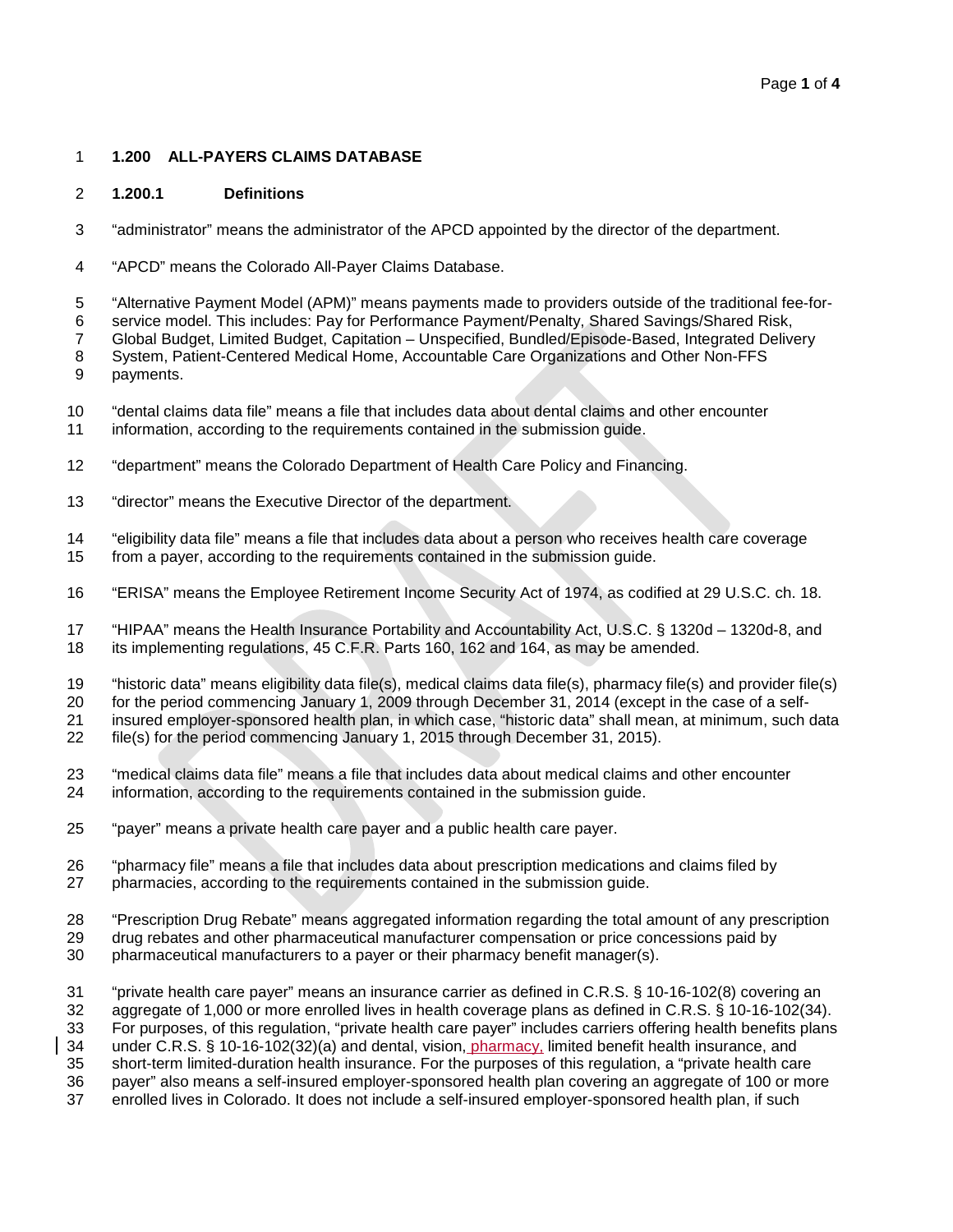- 1 health <u>or pharmacy</u> plan is administered by a third-party administrator, out administrative services only<br>2 organization, or pharmacy benefit manager ("TPA/ASO/PBM") that services less than an aggregate of
- organization, or pharmacy benefit manager ("TPA/ASO/PBM") that services less than an aggregate of
- 1,000 enrolled lives in Colorado; carriers offering accident only; credit; benefits for long term care, home
- health care, community-based care, or any combination thereof under Article 19 of Title 10; disability
- income insurance; liability insurance including general liability insurance and automobile liability
- insurance; coverage issued as a supplement to liability insurance; worker's compensation or similar
- insurance; or automobile medical payment insurance, specified disease, or hospital indemnity and other
- fixed indemnity insurance.
- "protected health information" shall have the same meaning as in the HIPAA Privacy Rule in 45 C.F.R. § 160.103.
- "provider file" means a file that includes additional information about the individuals and entities that
- submitted claims that are included in the medical claims file; and is submitted according to the
- requirements contained in the submission guide.
- "public health care payer" means the Colorado Medicaid program established under articles 4, 5 and 6 of
- title 25.5, C.R.S., the children's basic health plan established under article 8 of title 25.5, C.R.S. and
- Cover Colorado established under part 5 article 8 of title 10, C.R.S.
- "submission guide" means the document entitled "Colorado All-Payer Claims Database Data Submission Guide" developed by the administrator that sets forth the required schedules, data file format, record
- specifications, data elements, definitions, code tables and edit specifications for payer submission of
- eligibility data files, medical, dental and pharmacy claims data files and provider data files to the APCD
- 21 dated Version 124.5 April January 20201, which document is hereby incorporated by reference. The
- incorporation of Version 12 excludes later amendments to, or editions of, the referenced material.
- 23 Pursuant to C.R.S. §24-4-103(12.5), the Department maintains copies of this incorporated text in its
- 24 entirety, available for public inspection during regular business hours at: Colorado Department of Health
- 25 Care Policy and Financing, 1570 Grant Street, Denver, CO 80203. Certified copies of the incorporated 26 materials can be obtained from the Center for Improving Value in Health Care. Any material that has been
- incorporated by reference in this rule may be examined at any state publications repository library.

# **1.200.2 Reporting Requirements**

- 1.200.2.A Payers shall submit complete and accurate eligibility data files, medical claims data files, pharmacy claims data files, dental claims data files, alternative payment model data files, prescription drug rebate data files and provider files to the APCD pursuant to the submission guide. The administrator may amend the submission guide and shall provide notice of the revisions to payers. Any revision to the submission guide will be effective only when incorporated into this rule and issued in compliance with the requirements of C.R.S. § 24-4-103 (12.5). Reports 35 submitted 120 days following the effective date of the revision of this rule and the submission 36 submission quide shall follow the revised submission guide. guide shall follow the revised submission guide.
- 1.200.2.B. A private health care payer subject to the provisions of ERISA is not required under this rule to submit claims data to the APCD but may continue to submit claims data or elect to submit claims data at any time in accordance with the procedures described in Sections 1.200.2.A and 1.200.3.

### **1.200.3 Schedule for Mandatory Data Reporting**

 1.200.3.A. Payers shall submit a test file of its eligibility data, medical and pharmacy claims data and provider files for a consecutive twelve month period to the administrator by no later than March 31, 2012 or no later than 160 calendar days after the effective date of this rule, whichever is later.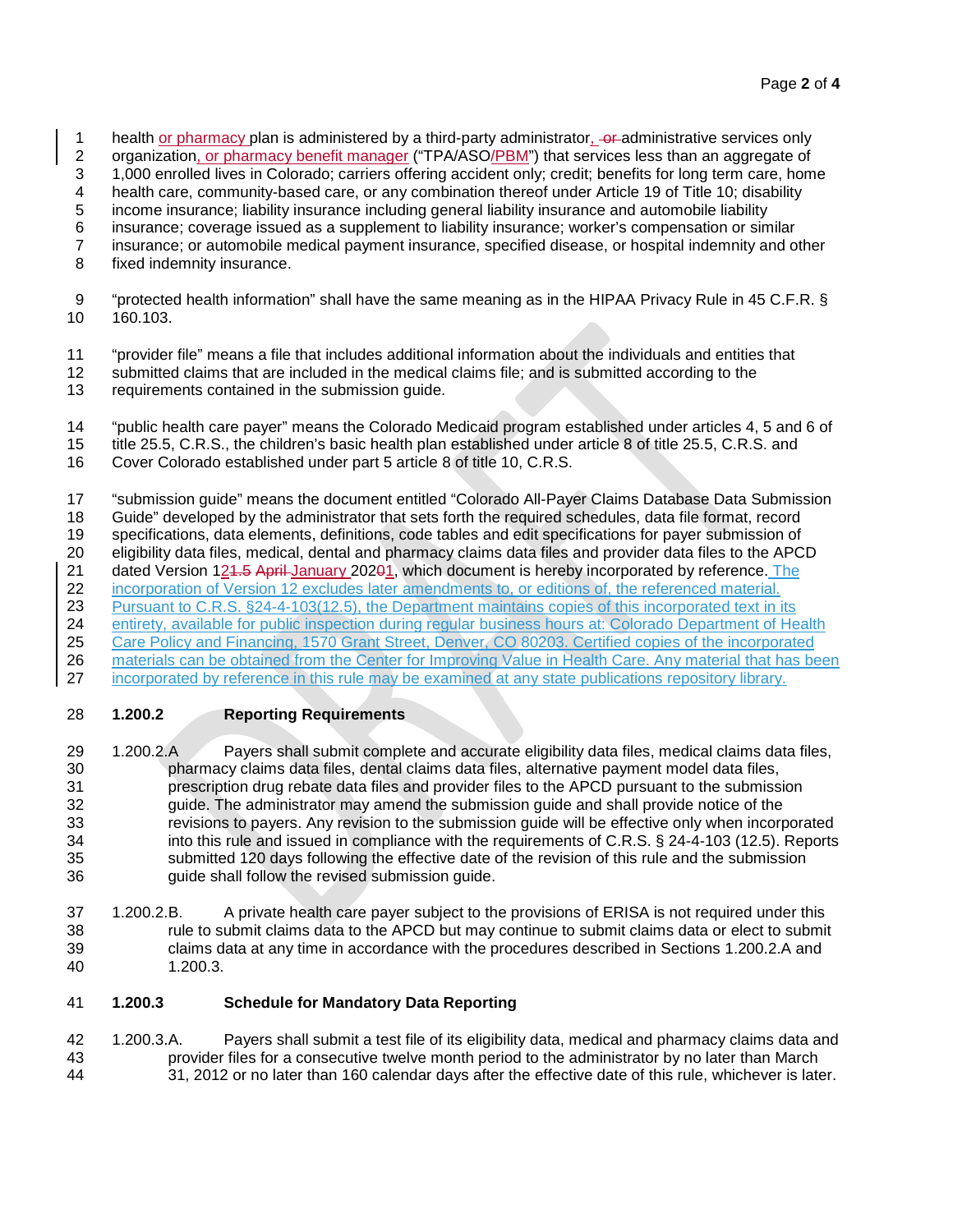- 1.200.3.B. Payers shall submit complete and accurate historic data to the administrator that<br>2 conforms to submission quide requirements by no later than June 30, 2012, or no later the conforms to submission guide requirements by no later than June 30, 2012, or no later than 250 calendar days after the effective date of this rule, whichever is later.
- 1.200.3.C. Payers will transmit complete and accurate eligibility data, medical claims data, pharmacy claims data, dental claims data and provider files covering the period from January 1, 2012 and ending June 30, 2012 to the administrator by no later than August 15, 2012, or for the period as 7 specified by the administrator no later than 305 days after the effective date of this rule,<br>8 whichever is later. whichever is later.
- 1.200.3.D. On a monthly basis thereafter, payers will transmit complete and accurate monthly eligibility data, medical claims data, pharmacy claims data, dental claims data and provider files 11 to the administrator. These data files for the period ending July 31, 2012, shall be submitted no 12 later than September 15, 2012, or for the period as specified by the administrator, no later than 305 days after the effective date of this rule, whichever is later. For each month thereafter, files shall be submitted no later than 30 days after the end of the reporting month. Any time extension shall be provided to payers in writing by administrator at least 30 days prior to established deadlines.

## **1.200.4 APCD Reports**

- 1.200.4.A. The administrator shall, at a minimum, issue reports from the APCD data at an aggregate level to describe patterns of incidence and variation of targeted medical conditions, state and regional cost patterns and utilization of services.
- 1.200.4.B. The APCD reports shall be available to the public on consumer facing websites and shall provide aggregate and summary reports to achieve the purposes of the APCD. Any such reports shall protect patient identity in accordance with HIPAA's standard for the de-identification of protected health information.

### **1.200.5 Requests for Data and Reports**

- 1.200.5.A. A state agency or private entity engaged in efforts to improve health care quality, value or public health outcomes for Colorado residents may request a specialized report or data set from the APCD by submitting to the administrator a written request detailing the purpose of the project, the methodology, the qualifications of the research entity, and by executing a data use agreement, to comply with the requirements of HIPAA.
- 1.200.5.B. A data release review committee shall review those requests for reports or data sets containing protected health information and shall advise the administrator on whether release of the data is consistent with the statutory purpose of the APCD, will contribute to efforts to improve health care quality, value or public health outcomes for Colorado residents and complies with the requirements of HIPAA. The administrator shall include a representative of a physician organization, hospital organization, non-physician provider organization and a payer organization on the data release review committee.
- 1.200.5.C. The administrator may charge a reasonable fee to provide the requested data.

### **1.200.6 Penalties**

 1.200.6.A. If any payer fails to submit required data to the APCD in a timely basis, or fails to correct submissions rejected because of errors, the administrator shall provide written notice to the payer. The administrator may grant an extension of time for just cause. If the payer fails to provide the required information within thirty days following receipt of said written notice, the